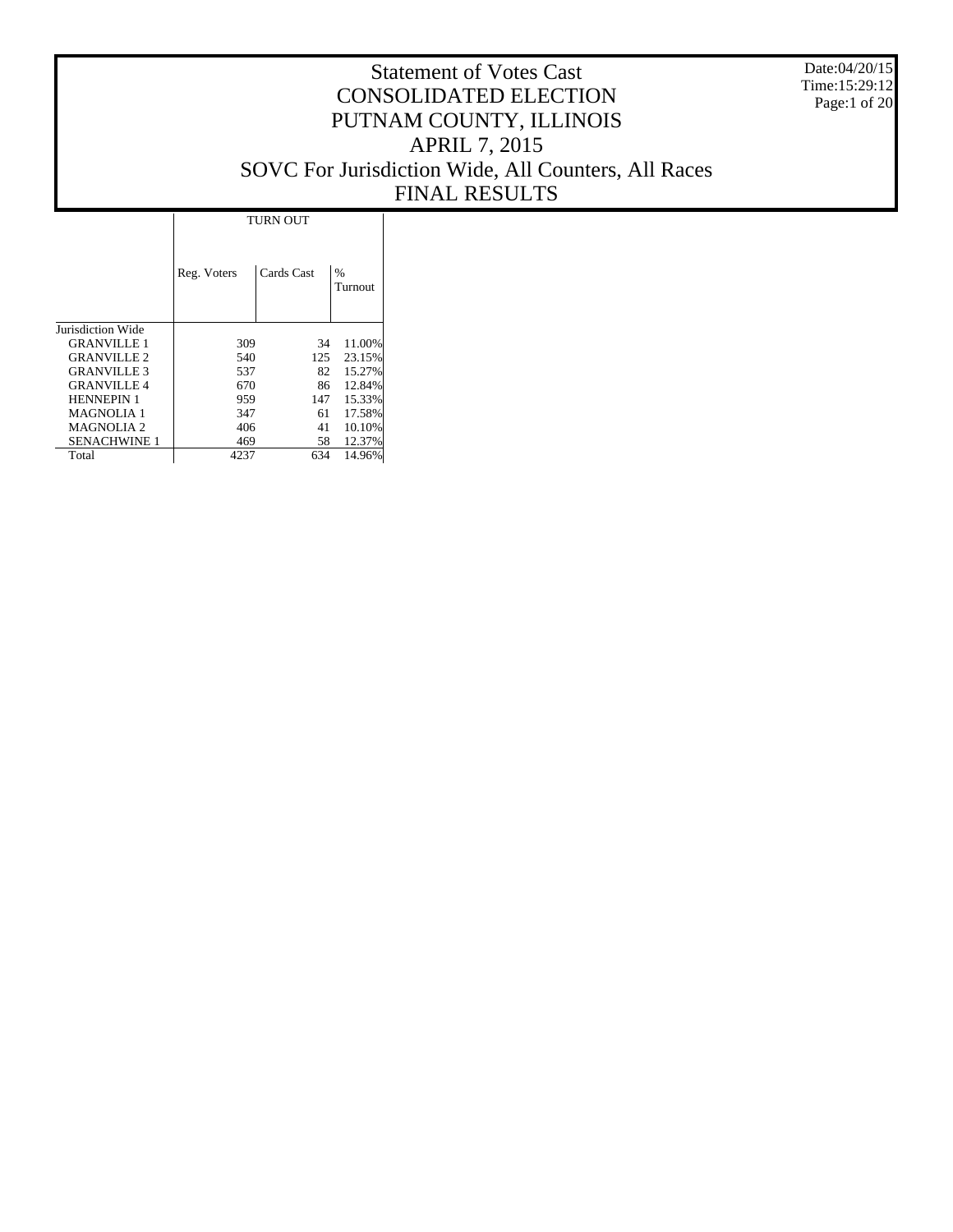Date:04/20/15 Time:15:29:12 Page:2 of 20

|                     |             | <b>GRANVILLE VILLAGE TRUSTEE</b> |                    |                                  |        |                                                |                          |                                     |        |                             |        |
|---------------------|-------------|----------------------------------|--------------------|----------------------------------|--------|------------------------------------------------|--------------------------|-------------------------------------|--------|-----------------------------|--------|
|                     | Reg. Voters | Times<br>Counted                 | <b>Total Votes</b> | <b>JIMMIE A. PETTIT</b><br>(IND) |        | <b>ROBERT J.</b><br><b>FESCENMEYE</b><br>(IND) |                          | <b>SEAN ROBERT</b><br>COLEMAN (IND) |        | <b>JARED BAKER</b><br>(IND) |        |
| Jurisdiction Wide   |             |                                  |                    |                                  |        |                                                |                          |                                     |        |                             |        |
| <b>GRANVILLE 1</b>  |             |                                  |                    |                                  |        |                                                |                          |                                     |        |                             |        |
| <b>GRANVILLE 2</b>  | 540         | 125                              | 292                | 70                               | 23.97% | 38                                             | 13.01%                   | 54                                  | 18.49% | 75                          | 25.68% |
| <b>GRANVILLE 3</b>  |             | ۰                                |                    |                                  |        |                                                | $\overline{\phantom{a}}$ |                                     |        |                             |        |
| <b>GRANVILLE 4</b>  | 441         | 76                               | 196                | 47                               | 23.98% | 16                                             | 8.16%                    | 38                                  | 19.39% | 50                          | 25.51% |
| <b>HENNEPIN 1</b>   |             | -                                |                    | -                                | ۰      |                                                | $\overline{\phantom{a}}$ |                                     |        | $\overline{\phantom{a}}$    |        |
| <b>MAGNOLIA1</b>    | ٠           | -                                |                    | ٠                                | ۰      |                                                | $\overline{\phantom{a}}$ | $\overline{\phantom{a}}$            |        | ۰                           |        |
| <b>MAGNOLIA2</b>    |             |                                  |                    | ٠                                |        |                                                | $\overline{\phantom{a}}$ | ۰                                   |        | $\sim$                      |        |
| <b>SENACHWINE 1</b> |             |                                  |                    | ۰                                |        |                                                | $\overline{\phantom{a}}$ | -                                   |        |                             |        |
| Total               | 981         | 201                              | 488                | 117                              | 23.98% | 54                                             | 11.07%                   | 92                                  | 18.85% | 125                         | 25.61% |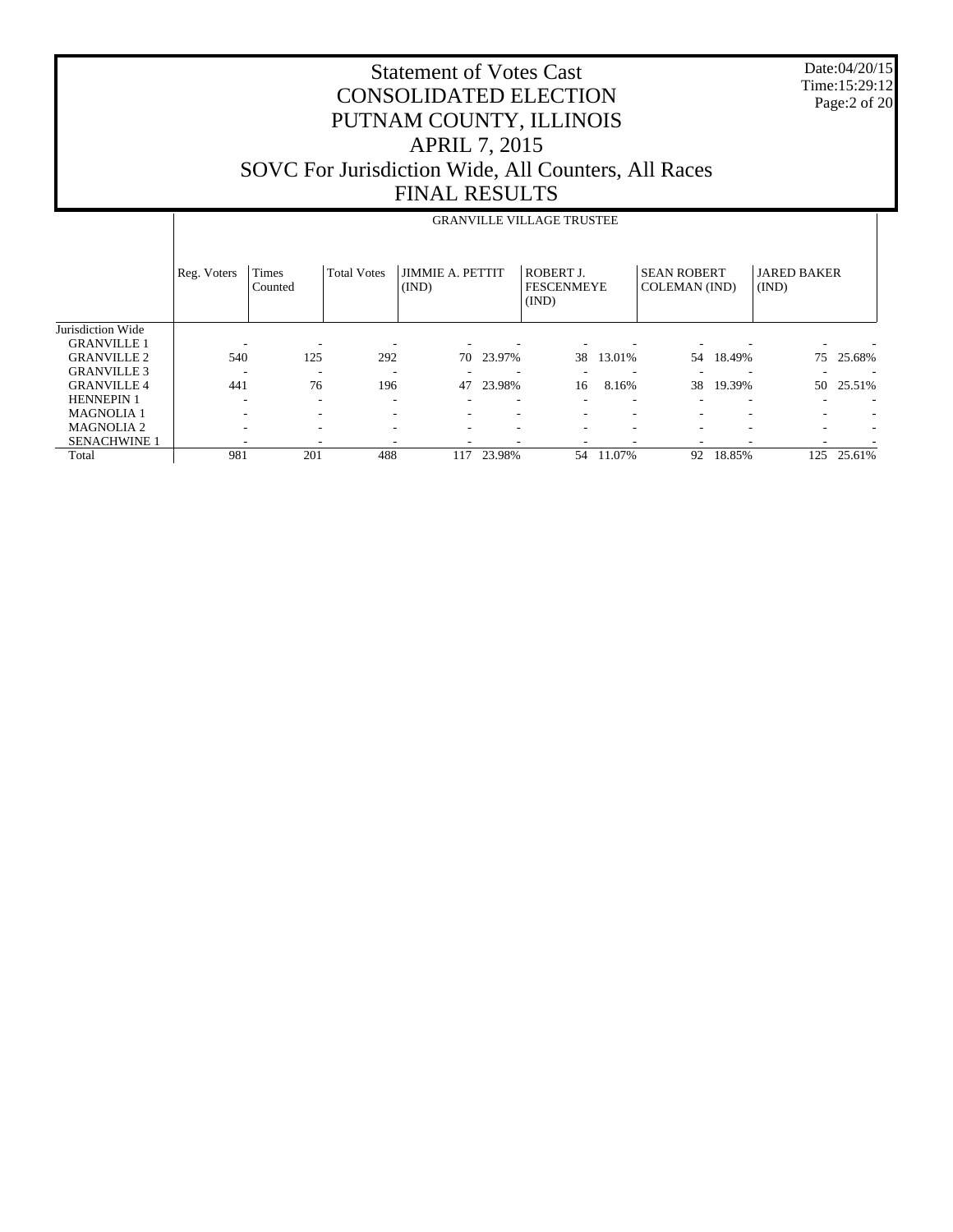Date:04/20/15 Time:15:29:12 Page:3 of 20

|                     | <b>GRANVILLE</b><br>VILLAGE TRUSTEE |        |
|---------------------|-------------------------------------|--------|
|                     | LUCIAN VERDA<br>(IND)               |        |
| Jurisdiction Wide   |                                     |        |
| <b>GRANVILLE 1</b>  |                                     |        |
| <b>GRANVILLE 2</b>  | 55.                                 | 18.84% |
| <b>GRANVILLE 3</b>  |                                     |        |
| <b>GRANVILLE 4</b>  | 45                                  | 22.96% |
| <b>HENNEPIN 1</b>   |                                     |        |
| <b>MAGNOLIA 1</b>   |                                     |        |
| <b>MAGNOLIA 2</b>   |                                     |        |
| <b>SENACHWINE 1</b> |                                     |        |
| Total               | 100                                 | 20.49% |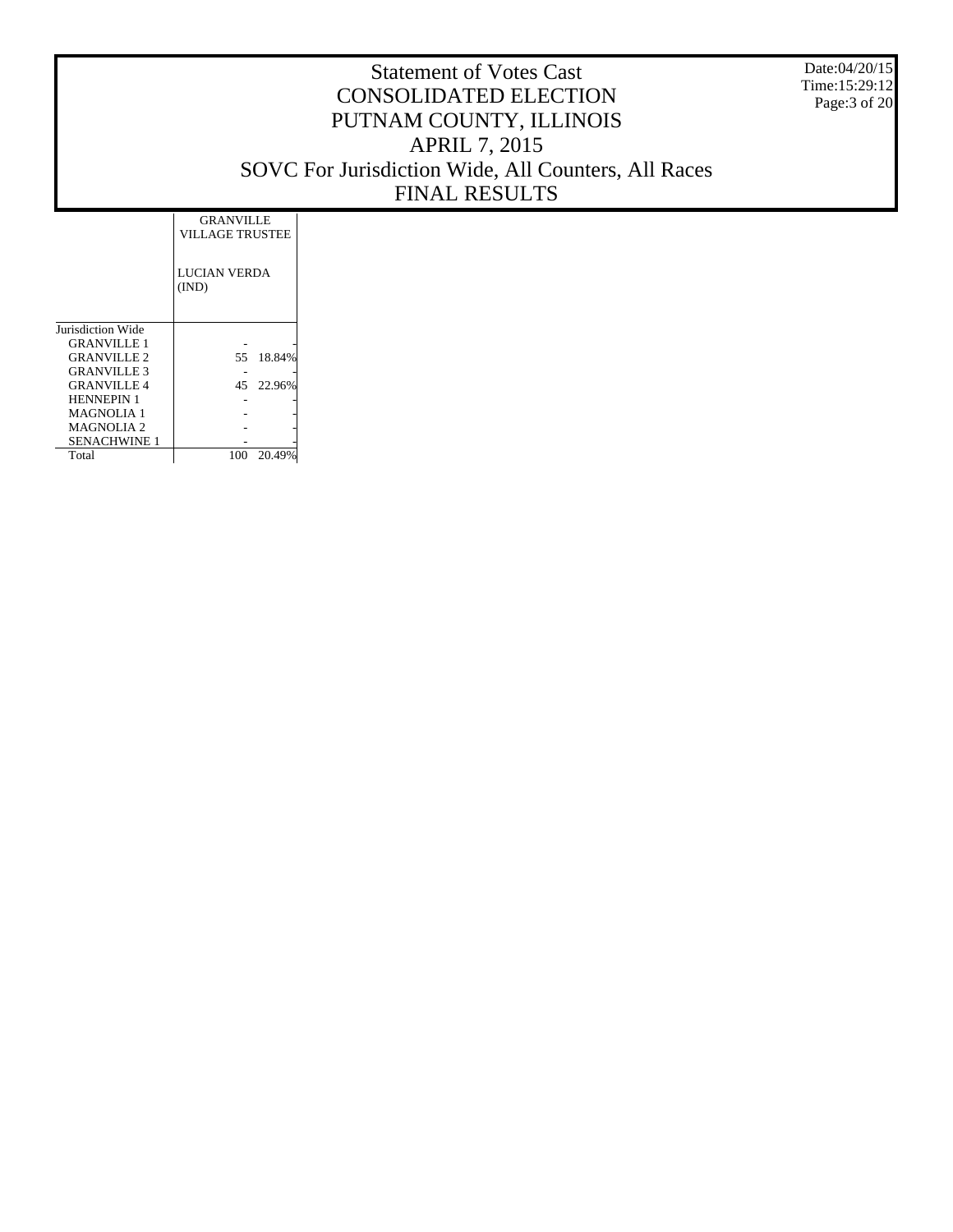Date:04/20/15 Time:15:29:12 Page:4 of 20

|                     |             | HENNEPIN VILLAGE TRUSTEE |                          |                                   |        |                                                |       |                                       |        |                                              |        |
|---------------------|-------------|--------------------------|--------------------------|-----------------------------------|--------|------------------------------------------------|-------|---------------------------------------|--------|----------------------------------------------|--------|
|                     | Reg. Voters | Times<br>Counted         | <b>Total Votes</b>       | TERESA L.<br><b>CLAUSEN</b> (IND) |        | <b>ARTHUR R.</b><br><b>BRADFORD S</b><br>(IND) |       | <b>ANDREW</b><br><b>BROUWER</b> (IND) |        | <b>KARYN</b><br><b>CHRISTIANSEN</b><br>(IND) |        |
| Jurisdiction Wide   |             |                          |                          |                                   |        |                                                |       |                                       |        |                                              |        |
| <b>GRANVILLE 1</b>  |             | ٠                        |                          |                                   |        |                                                |       |                                       |        |                                              |        |
| <b>GRANVILLE 2</b>  |             | $\overline{\phantom{a}}$ | $\overline{\phantom{a}}$ | $\overline{\phantom{a}}$          |        |                                                |       |                                       |        | $\overline{\phantom{a}}$                     |        |
| <b>GRANVILLE 3</b>  |             | -                        | $\overline{\phantom{a}}$ | ٠                                 |        |                                                | ٠     |                                       |        |                                              |        |
| <b>GRANVILLE 4</b>  |             | -                        |                          | ٠                                 |        |                                                |       |                                       |        |                                              |        |
| <b>HENNEPIN 1</b>   | 566         | 127                      | 306                      | 96                                | 31.37% | 20                                             | 6.54% | 83                                    | 27.12% | 72                                           | 23.53% |
| <b>MAGNOLIA1</b>    | -           | -                        | $\overline{\phantom{a}}$ | $\overline{\phantom{a}}$          | ۰      |                                                | ٠     |                                       |        |                                              |        |
| <b>MAGNOLIA2</b>    |             | -                        | $\overline{\phantom{a}}$ | ٠                                 |        |                                                | ٠     |                                       | ۰      | $\overline{\phantom{a}}$                     |        |
| <b>SENACHWINE 1</b> |             | -                        |                          |                                   |        |                                                |       |                                       |        | ۰                                            |        |
| Total               | 566         | 127                      | 306                      | 96                                | 31.37% | 20                                             | 6.54% | 83                                    | 27.12% | 72                                           | 23.53% |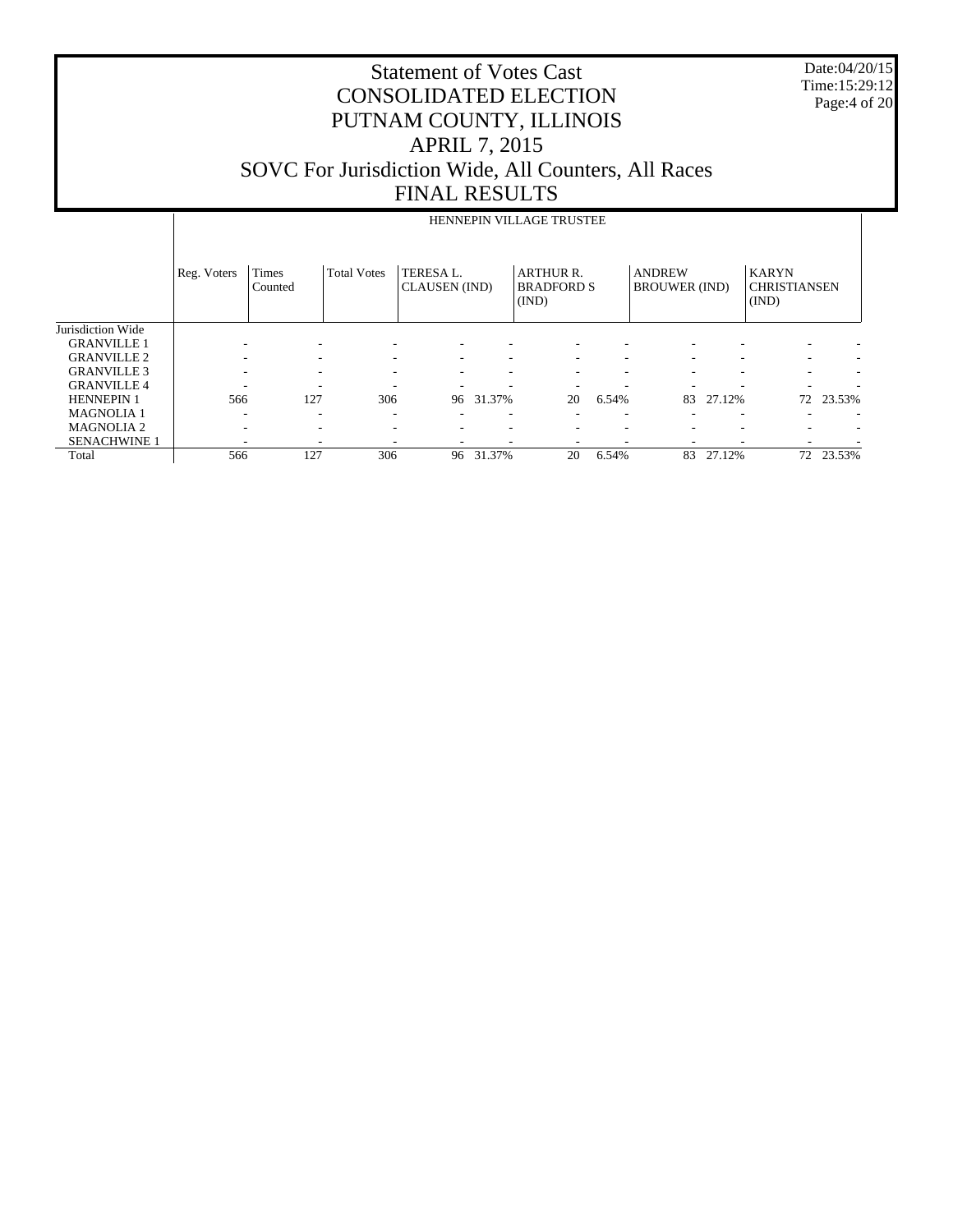Date:04/20/15 Time:15:29:12 Page:5 of 20

|                     | <b>HENNEPIN</b><br><b>VILLAGE TRUSTEE</b> |        |                          | <b>MAGNOLIA VILLAGE TRUSTEE 4 YR</b> |                     |               |       |                       |        |                      |        |
|---------------------|-------------------------------------------|--------|--------------------------|--------------------------------------|---------------------|---------------|-------|-----------------------|--------|----------------------|--------|
|                     | <b>NICHOLAS</b><br>LENKAITIS (IND)        |        | Reg. Voters              | Times<br>Counted                     | Total Votes JOHN A. | <b>MILLER</b> |       | <b>DONALD E. RICK</b> |        | <b>MARK ETSCHEID</b> |        |
| Jurisdiction Wide   |                                           |        |                          |                                      |                     |               |       |                       |        |                      |        |
| <b>GRANVILLE 1</b>  |                                           |        |                          |                                      |                     |               |       |                       |        |                      |        |
| <b>GRANVILLE 2</b>  |                                           |        |                          |                                      | ۰                   | ۰             |       |                       |        |                      |        |
| <b>GRANVILLE 3</b>  |                                           |        |                          |                                      | ۰                   |               |       |                       |        |                      |        |
| <b>GRANVILLE 4</b>  |                                           |        |                          |                                      |                     |               |       |                       |        |                      |        |
| <b>HENNEPIN 1</b>   | 35                                        | 11.44% |                          |                                      |                     |               |       |                       |        |                      |        |
| <b>MAGNOLIA 1</b>   |                                           |        | 172                      | 46                                   | 71                  | 6             | 8.45% | 18                    | 25.35% | 35                   | 49.30% |
| <b>MAGNOLIA2</b>    |                                           |        | $\overline{\phantom{a}}$ |                                      |                     |               |       |                       |        |                      |        |
| <b>SENACHWINE 1</b> |                                           |        | $\overline{\phantom{a}}$ |                                      | ۰                   | ۰             |       |                       |        |                      |        |
| Total               | 35                                        | 11.44% | 172                      | 46                                   | 71                  | 6             | 8.45% | 18                    | 25.35% | 35                   | 49.30% |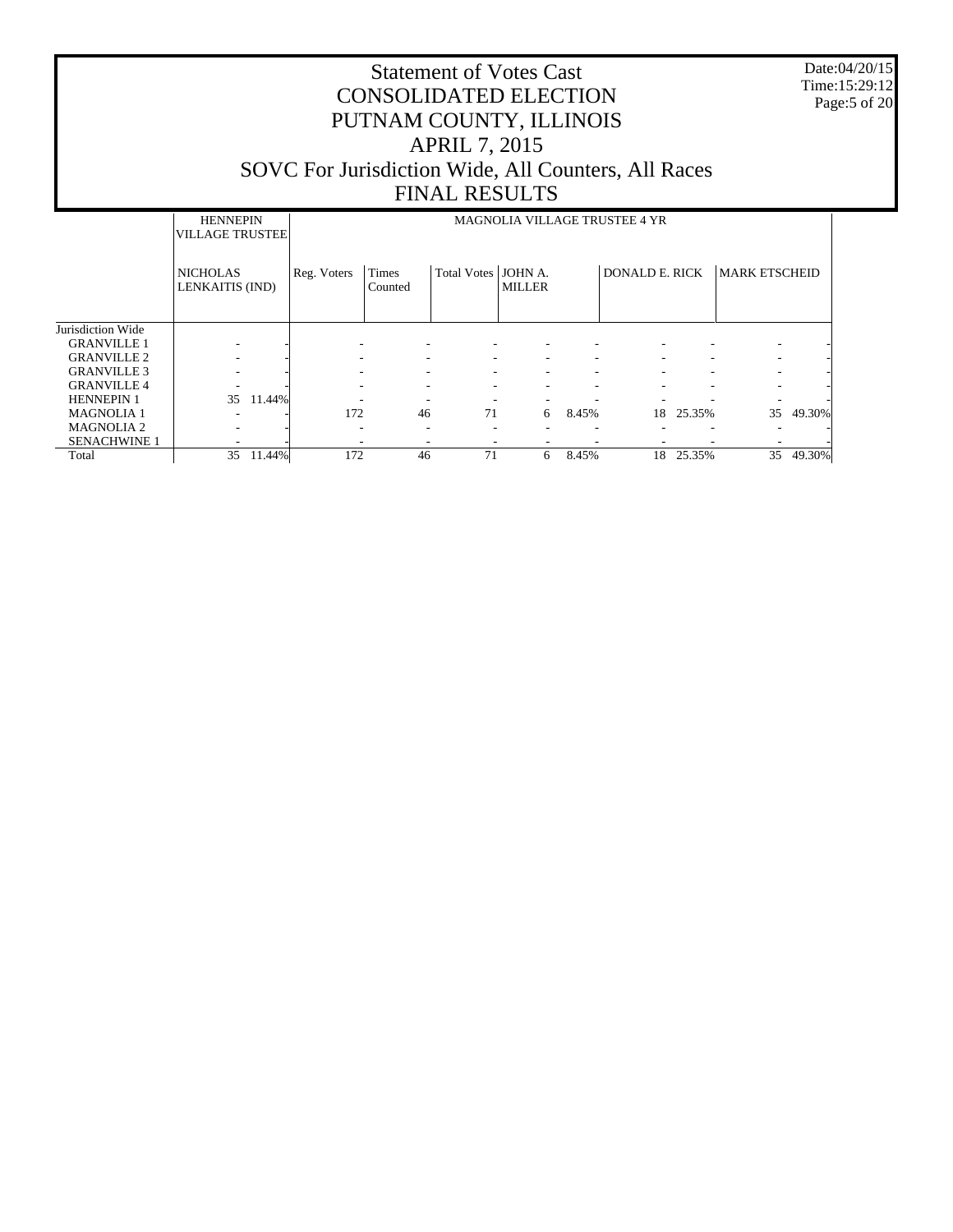Date:04/20/15 Time:15:29:12 Page:6 of 20

# Statement of Votes Cast CONSOLIDATED ELECTION PUTNAM COUNTY, ILLINOIS APRIL 7, 2015 SOVC For Jurisdiction Wide, All Counters, All Races FINAL RESULTS

#### MAGNOLIA VILLAGE TRUSTEE 2 YR

|                     | Reg. Voters | Times<br>Counted |    | Total Votes   CAROL J KOVAL |           | Η.<br>SAMMONS-HAMIL |           |
|---------------------|-------------|------------------|----|-----------------------------|-----------|---------------------|-----------|
| Jurisdiction Wide   |             |                  |    |                             |           |                     |           |
| <b>GRANVILLE 1</b>  |             |                  |    |                             |           |                     |           |
| <b>GRANVILLE 2</b>  |             |                  |    |                             |           |                     |           |
| <b>GRANVILLE 3</b>  |             |                  |    |                             |           |                     |           |
| <b>GRANVILLE4</b>   |             |                  |    |                             |           |                     |           |
| <b>HENNEPIN 1</b>   |             |                  |    |                             |           |                     |           |
| <b>MAGNOLIA 1</b>   | 172         | 46               | 36 |                             | 10 27.78% |                     | 22 61.11% |
| <b>MAGNOLIA 2</b>   |             |                  |    |                             |           |                     |           |
| <b>SENACHWINE 1</b> |             |                  |    |                             |           |                     |           |
| Total               | 172         | 46               | 36 | 10                          | 27.78%    | 22                  | 61.11%    |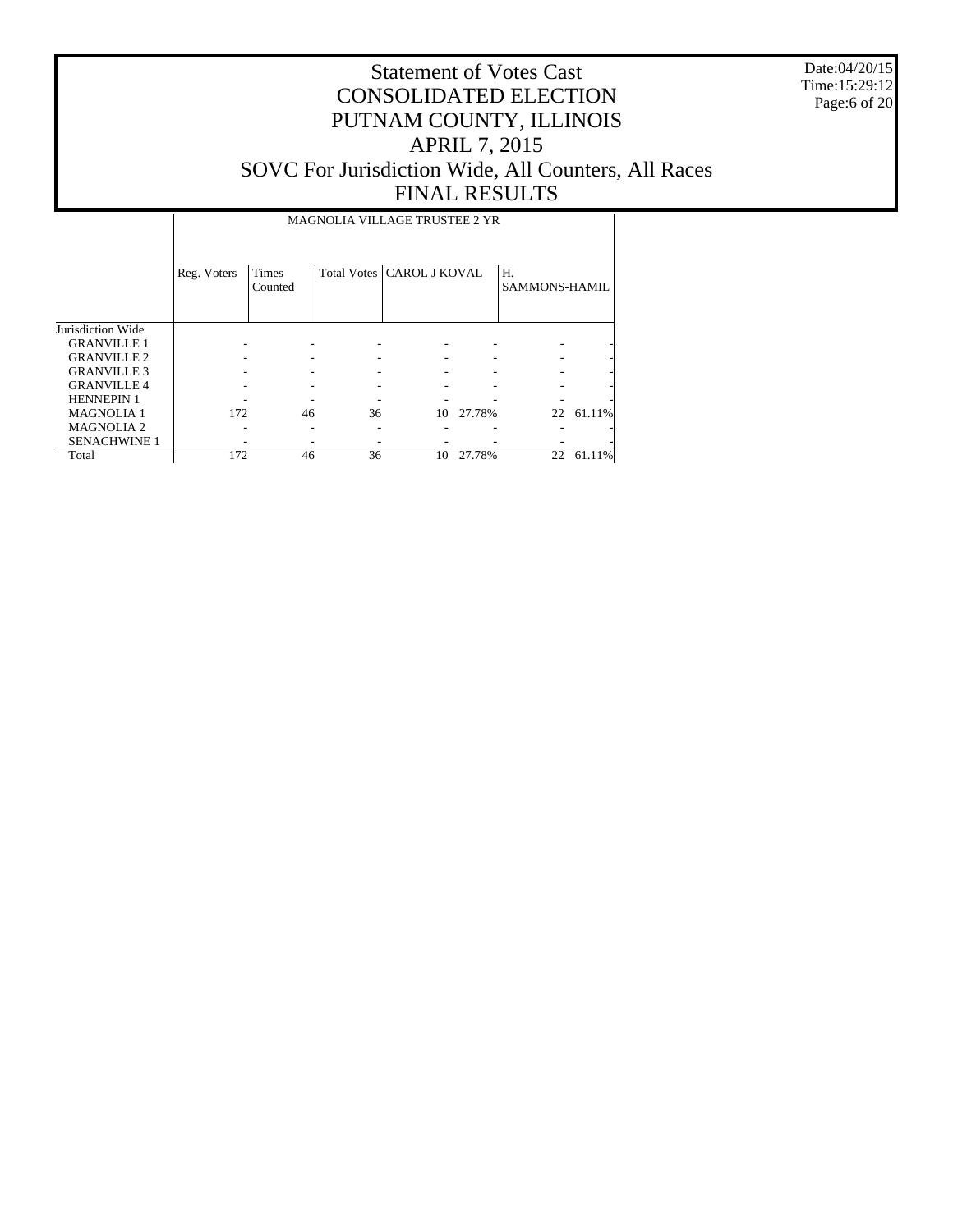Date:04/20/15 Time:15:29:12 Page:7 of 20

|                     |             | <b>MARK VILLAGE TRUSTEE 4 YR</b> |                    |                             |        |                                        |        |                                |           |  |  |  |
|---------------------|-------------|----------------------------------|--------------------|-----------------------------|--------|----------------------------------------|--------|--------------------------------|-----------|--|--|--|
|                     | Reg. Voters | Times<br>Counted                 | <b>Total Votes</b> | <b>SCOTT HULTZ</b><br>(IND) |        | <b>LEONARD</b><br><b>BERTULI</b> (IND) |        | <b>STEVEN FALETTI</b><br>(IND) |           |  |  |  |
| Jurisdiction Wide   |             |                                  |                    |                             |        |                                        |        |                                |           |  |  |  |
| <b>GRANVILLE 1</b>  |             |                                  |                    |                             |        |                                        |        |                                |           |  |  |  |
| <b>GRANVILLE 2</b>  |             |                                  |                    |                             |        |                                        |        |                                |           |  |  |  |
| <b>GRANVILLE 3</b>  | 410         | 73                               | 154                | 51                          | 33.12% | 49                                     | 31.82% |                                | 54 35.06% |  |  |  |
| <b>GRANVILLE 4</b>  |             |                                  |                    |                             |        |                                        |        |                                |           |  |  |  |
| <b>HENNEPIN 1</b>   |             |                                  |                    |                             |        |                                        |        |                                |           |  |  |  |
| <b>MAGNOLIA1</b>    |             |                                  |                    |                             |        |                                        |        |                                |           |  |  |  |
| <b>MAGNOLIA2</b>    |             |                                  |                    |                             |        |                                        |        |                                |           |  |  |  |
| <b>SENACHWINE 1</b> |             |                                  |                    |                             |        |                                        |        |                                |           |  |  |  |
| Total               | 410         | 73                               | 154                | 51                          | 33.12% | 49                                     | 31.82% | 54                             | 35.06%    |  |  |  |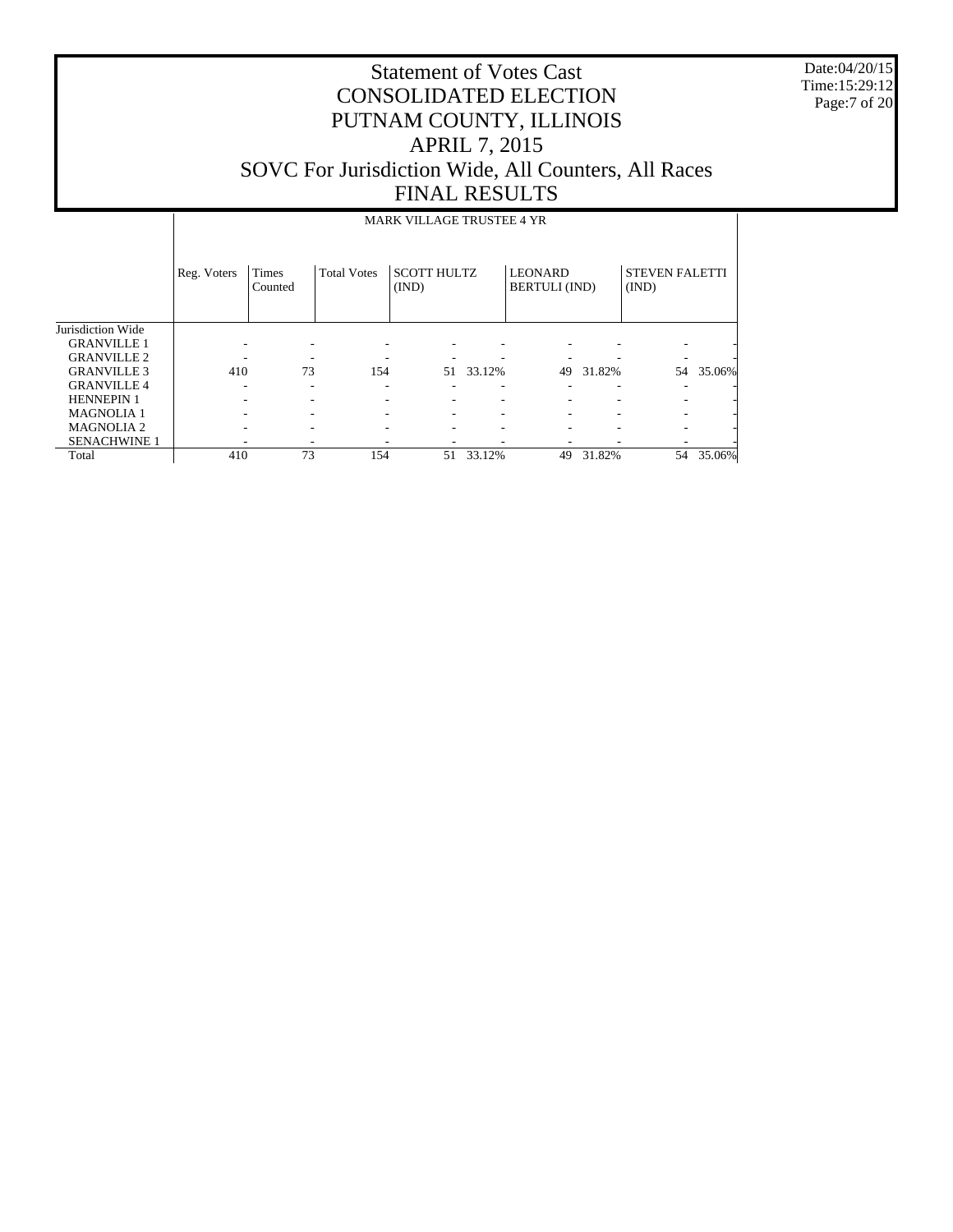Date:04/20/15 Time:15:29:12 Page:8 of 20

# Statement of Votes Cast CONSOLIDATED ELECTION PUTNAM COUNTY, ILLINOIS APRIL 7, 2015 SOVC For Jurisdiction Wide, All Counters, All Races FINAL RESULTS

### MARK VILLAGE TRUSTEE 2 YR

|                     | Reg. Voters | <b>Times</b><br>Counted | Total Votes   MICHAEL | HOOPER (IND) |           | <b>MONTE FLACK</b><br>(IND) |           |
|---------------------|-------------|-------------------------|-----------------------|--------------|-----------|-----------------------------|-----------|
| Jurisdiction Wide   |             |                         |                       |              |           |                             |           |
| <b>GRANVILLE 1</b>  |             |                         |                       |              |           |                             |           |
| <b>GRANVILLE 2</b>  |             |                         |                       |              |           |                             |           |
| <b>GRANVILLE 3</b>  | 410         | 73                      | 70                    |              | 36 51.43% |                             | 34 48.57% |
| <b>GRANVILLE 4</b>  |             |                         |                       |              |           |                             |           |
| <b>HENNEPIN 1</b>   |             |                         |                       |              |           |                             |           |
| <b>MAGNOLIA1</b>    |             |                         |                       |              |           |                             |           |
| <b>MAGNOLIA 2</b>   |             |                         |                       |              |           |                             |           |
| <b>SENACHWINE 1</b> |             |                         |                       |              |           |                             |           |
| Total               | 410         | 73                      | 70                    | 36           | 51.43%    | 34                          | 48.57%    |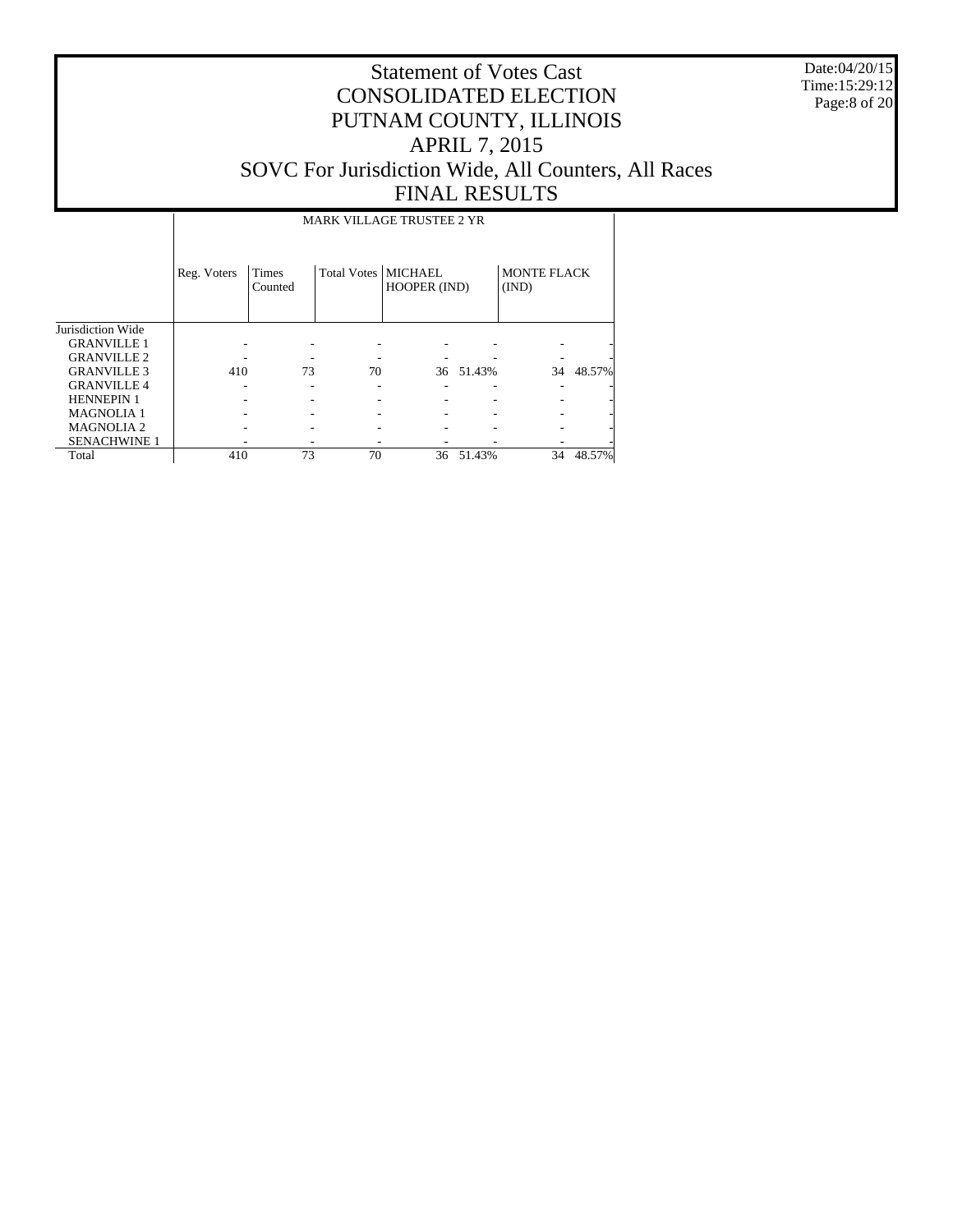Date:04/20/15 Time:15:29:12 Page:9 of 20

# Statement of Votes Cast CONSOLIDATED ELECTION PUTNAM COUNTY, ILLINOIS APRIL 7, 2015 SOVC For Jurisdiction Wide, All Counters, All Races FINAL RESULTS

|                     |             | McNABB PRESIDENT 2 YR   |                      |                |            |  |  |  |  |
|---------------------|-------------|-------------------------|----------------------|----------------|------------|--|--|--|--|
|                     | Reg. Voters | <b>Times</b><br>Counted | Total Votes   BRANDY | SANDBERG (IND) |            |  |  |  |  |
| Jurisdiction Wide   |             |                         |                      |                |            |  |  |  |  |
| <b>GRANVILLE 1</b>  |             |                         |                      |                |            |  |  |  |  |
| <b>GRANVILLE 2</b>  |             |                         |                      |                |            |  |  |  |  |
| <b>GRANVILLE 3</b>  |             |                         |                      |                |            |  |  |  |  |
| <b>GRANVILLE 4</b>  |             |                         |                      |                |            |  |  |  |  |
| <b>HENNEPIN 1</b>   |             |                         |                      |                |            |  |  |  |  |
| <b>MAGNOLIA1</b>    |             |                         |                      |                |            |  |  |  |  |
| <b>MAGNOLIA2</b>    | 200         | 28                      | 22                   |                | 22 100.00% |  |  |  |  |
| <b>SENACHWINE 1</b> |             |                         |                      |                |            |  |  |  |  |
| Total               | 200         | 28                      | 22                   |                | 22 100.00% |  |  |  |  |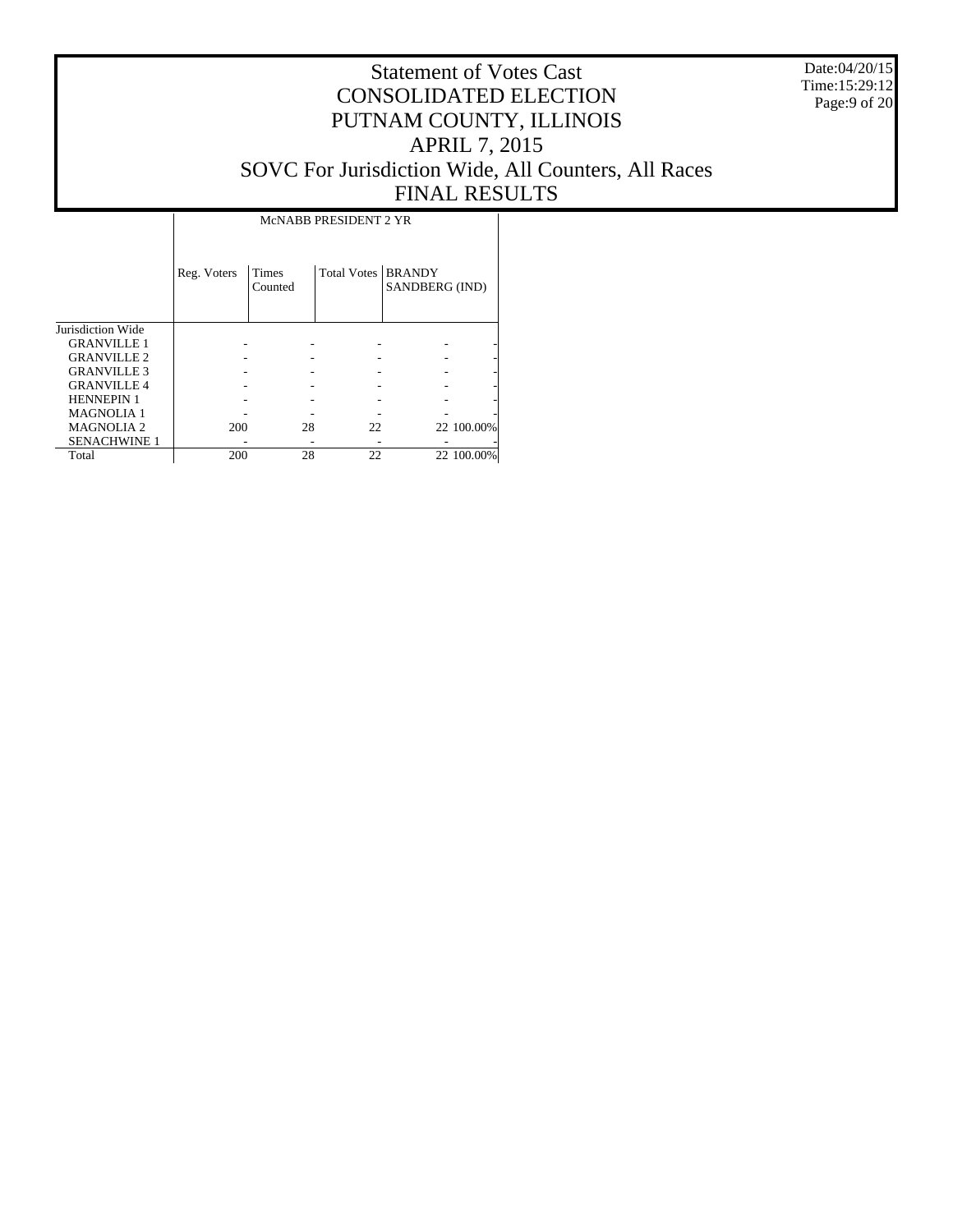Date:04/20/15 Time:15:29:12 Page:10 of 20

# Statement of Votes Cast CONSOLIDATED ELECTION PUTNAM COUNTY, ILLINOIS APRIL 7, 2015 SOVC For Jurisdiction Wide, All Counters, All Races FINAL RESULTS

MCNABB VILLAGE TRUSTEE 4 YR

|                     | Reg. Voters | Times<br>Counted |    | Total Votes   RICHARD F. HAAR   FRANK<br>(IND) |        | <b>McNAUGHTON</b><br>(IND) |        |
|---------------------|-------------|------------------|----|------------------------------------------------|--------|----------------------------|--------|
| Jurisdiction Wide   |             |                  |    |                                                |        |                            |        |
| <b>GRANVILLE 1</b>  |             |                  |    |                                                |        |                            |        |
| <b>GRANVILLE 2</b>  |             |                  |    |                                                |        |                            | ۰      |
| <b>GRANVILLE 3</b>  |             |                  |    |                                                |        |                            | ۰      |
| <b>GRANVILLE4</b>   |             |                  |    |                                                |        |                            |        |
| <b>HENNEPIN 1</b>   |             |                  |    |                                                |        |                            |        |
| <b>MAGNOLIA1</b>    |             |                  |    |                                                |        |                            |        |
| <b>MAGNOLIA 2</b>   | 200         | 28               | 36 | 19                                             | 52.78% | 17                         | 47.22% |
| <b>SENACHWINE 1</b> |             |                  |    |                                                |        |                            |        |
| Total               | 200         | 28               | 36 | 19                                             | 52.78% | 17                         | 47.22% |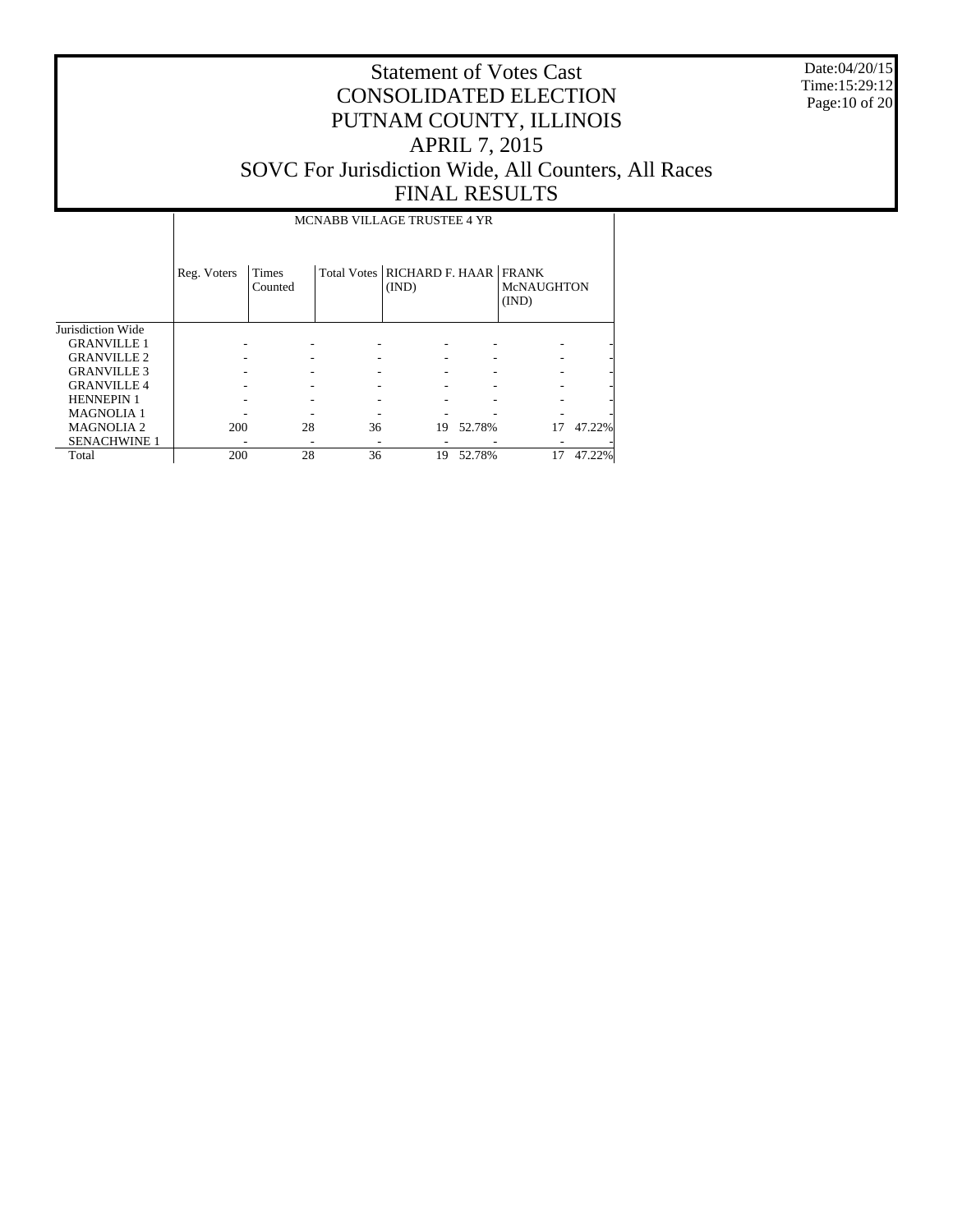Date:04/20/15 Time:15:29:12 Page:11 of 20

|                     |             | MCNABB VILLAGE TRUSTEE 2 YR |    |                                    |            |  |  |  |  |
|---------------------|-------------|-----------------------------|----|------------------------------------|------------|--|--|--|--|
|                     | Reg. Voters | Times<br>Counted            |    | Total Votes   JIM WEGRZYN<br>(IND) |            |  |  |  |  |
| Jurisdiction Wide   |             |                             |    |                                    |            |  |  |  |  |
| <b>GRANVILLE 1</b>  |             |                             |    |                                    |            |  |  |  |  |
| <b>GRANVILLE 2</b>  |             |                             |    |                                    |            |  |  |  |  |
| <b>GRANVILLE 3</b>  |             |                             |    |                                    |            |  |  |  |  |
| <b>GRANVILLE 4</b>  |             |                             |    |                                    |            |  |  |  |  |
| <b>HENNEPIN 1</b>   |             |                             |    |                                    |            |  |  |  |  |
| <b>MAGNOLIA1</b>    |             |                             |    |                                    |            |  |  |  |  |
| <b>MAGNOLIA2</b>    | 200         | 28                          | 27 |                                    | 27 100.00% |  |  |  |  |
| <b>SENACHWINE 1</b> |             |                             |    |                                    |            |  |  |  |  |
| Total               | 200         | 28                          | 27 |                                    | 27 100,00% |  |  |  |  |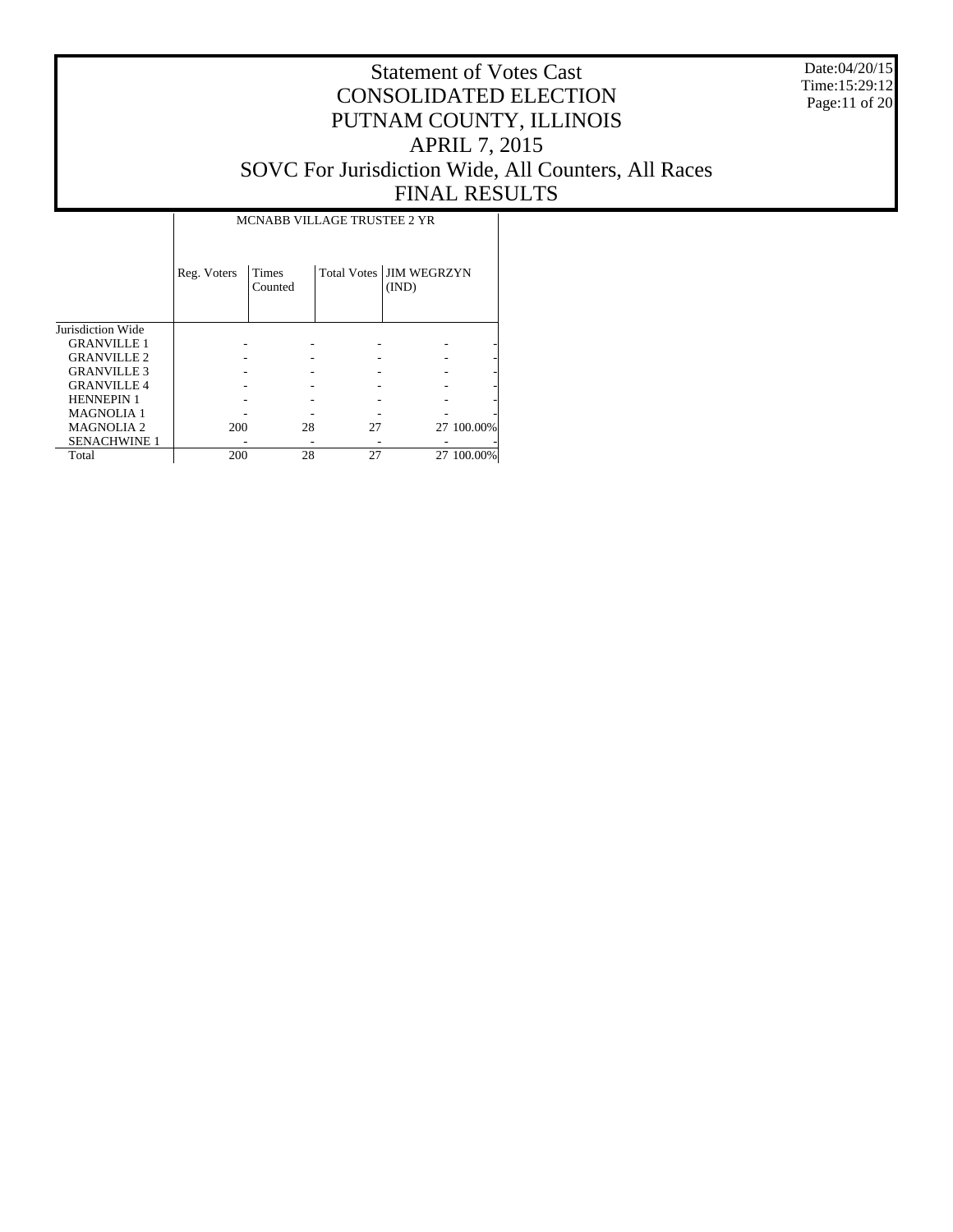Date:04/20/15 Time:15:29:12 Page:12 of 20

# Statement of Votes Cast CONSOLIDATED ELECTION PUTNAM COUNTY, ILLINOIS APRIL 7, 2015 SOVC For Jurisdiction Wide, All Counters, All Races FINAL RESULTS

### STANDARD VILL TRUSTEE

|                     | Reg. Voters | Times<br>Counted |    | Total Votes   JOHN J. SEGHI<br>(IND) |        | <b>JOSEPH L.</b><br>PICCINELLI (IND) |        |
|---------------------|-------------|------------------|----|--------------------------------------|--------|--------------------------------------|--------|
| Jurisdiction Wide   |             |                  |    |                                      |        |                                      |        |
| <b>GRANVILLE 1</b>  | 162         | 22               | 41 | 20                                   | 48.78% | 21                                   | 51.22% |
| <b>GRANVILLE 2</b>  |             |                  |    |                                      |        |                                      |        |
| <b>GRANVILLE 3</b>  |             |                  |    |                                      |        |                                      |        |
| <b>GRANVILLE 4</b>  |             |                  |    |                                      |        |                                      |        |
| <b>HENNEPIN 1</b>   |             |                  |    |                                      |        |                                      |        |
| <b>MAGNOLIA1</b>    |             |                  |    |                                      |        |                                      |        |
| <b>MAGNOLIA 2</b>   |             |                  |    |                                      |        |                                      |        |
| <b>SENACHWINE 1</b> |             |                  |    |                                      |        |                                      |        |
| Total               | 162         | 22               | 41 | 20                                   | 48.78% | 21                                   | 51.22% |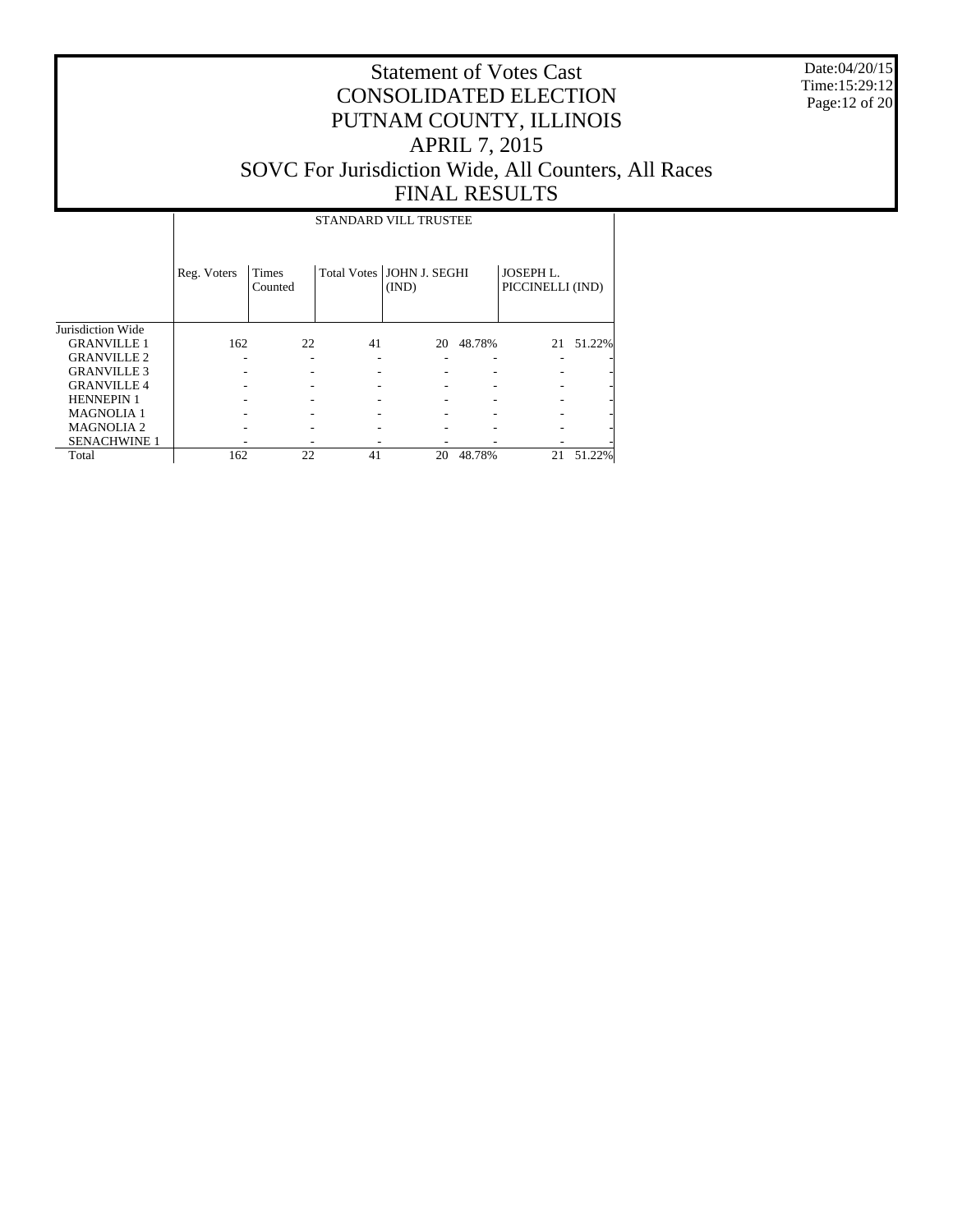Date:04/20/15 Time:15:29:12 Page:13 of 20

|                       | PUTNAM LIBRARY TRUSTEE 4 YR |                         |                    |                                |          |                                  |          |                    |          |  |
|-----------------------|-----------------------------|-------------------------|--------------------|--------------------------------|----------|----------------------------------|----------|--------------------|----------|--|
|                       | Reg. Voters                 | <b>Times</b><br>Counted | <b>Total Votes</b> | KIMBERLY J. MC<br><b>CRACK</b> |          | <b>DEBRA A</b><br><b>PLETSCH</b> |          | <b>MERRY BASSI</b> |          |  |
| Jurisdiction Wide     |                             |                         |                    |                                |          |                                  |          |                    |          |  |
| <b>GRANVILLE 1</b>    | 309                         | 34                      | 3                  |                                | 33.33%   |                                  | 33.33%   |                    | 33.33%   |  |
| <b>GRANVILLE 2</b>    | 540                         | 125                     | 4                  | $\Omega$                       | $0.00\%$ | $\Omega$                         | $0.00\%$ | $\Omega$           | $0.00\%$ |  |
| <b>GRANVILLE 3</b>    | 537                         | 82                      | 7                  |                                | 28.57%   | $\Omega$                         | 0.00%    | $\Omega$           | $0.00\%$ |  |
| <b>GRANVILLE4</b>     | 670                         | 86                      | 6                  | 3                              | 50.00%   |                                  | 16.67%   |                    | 33.33%   |  |
| <b>HENNEPIN 1</b>     | 959                         | 147                     | 29                 |                                | 24.14%   | 8                                | 27.59%   | 9                  | 31.03%   |  |
| <b>MAGNOLIA1</b>      | 347                         | 61                      | 12                 |                                | 16.67%   | 4                                | 33.33%   |                    | 8.33%    |  |
| MAGNOLIA <sub>2</sub> | 406                         | 41                      | 5                  | $\Omega$                       | $0.00\%$ |                                  | 20.00%   |                    | 20.00%   |  |
| <b>SENACHWINE 1</b>   | 469                         | 58                      | 25                 | 4                              | 16.00%   |                                  | 4.00%    |                    | 8.00%    |  |
| Total                 | 4237                        | 634                     | 91                 | 19                             | 20.88%   | 16                               | 17.58%   | 16                 | 17.58%   |  |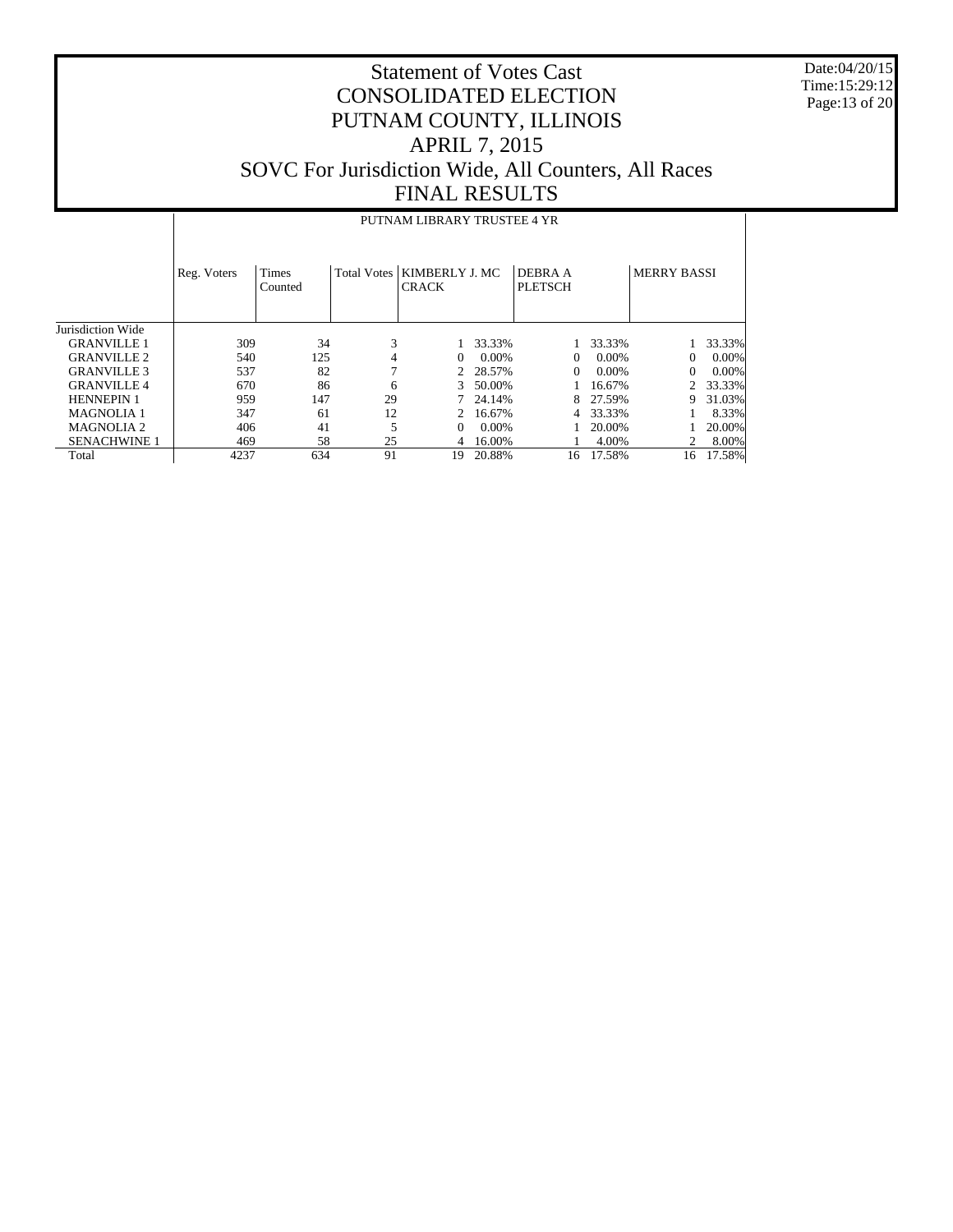Date:04/20/15 Time:15:29:12 Page:14 of 20

|                     | PUTNAM LIBRARY TRUSTEE 2 YR |                         |    |                             |           |  |  |  |  |  |
|---------------------|-----------------------------|-------------------------|----|-----------------------------|-----------|--|--|--|--|--|
|                     | Reg. Voters                 | <b>Times</b><br>Counted |    | Total Votes SUSAN L. MILLER |           |  |  |  |  |  |
| Jurisdiction Wide   |                             |                         |    |                             |           |  |  |  |  |  |
| <b>GRANVILLE 1</b>  | 309                         | 34                      |    |                             | 1 100.00% |  |  |  |  |  |
| <b>GRANVILLE 2</b>  | 540                         | 125                     |    |                             |           |  |  |  |  |  |
| <b>GRANVILLE 3</b>  | 537                         | 82                      | 5  |                             | $0.00\%$  |  |  |  |  |  |
| <b>GRANVILLE 4</b>  | 670                         | 86                      | 3  |                             | 33.33%    |  |  |  |  |  |
| <b>HENNEPIN 1</b>   | 959                         | 147                     | 6  |                             | 66.67%    |  |  |  |  |  |
| <b>MAGNOLIA1</b>    | 347                         | 61                      |    | 3                           | 60.00%    |  |  |  |  |  |
| <b>MAGNOLIA2</b>    | 406                         | 41                      | 2  |                             | 50.00%    |  |  |  |  |  |
| <b>SENACHWINE 1</b> | 469                         | 58                      | 28 | 19                          | 67.86%    |  |  |  |  |  |
| Total               | 4237                        | 634                     | 50 | 29                          | 58.00%    |  |  |  |  |  |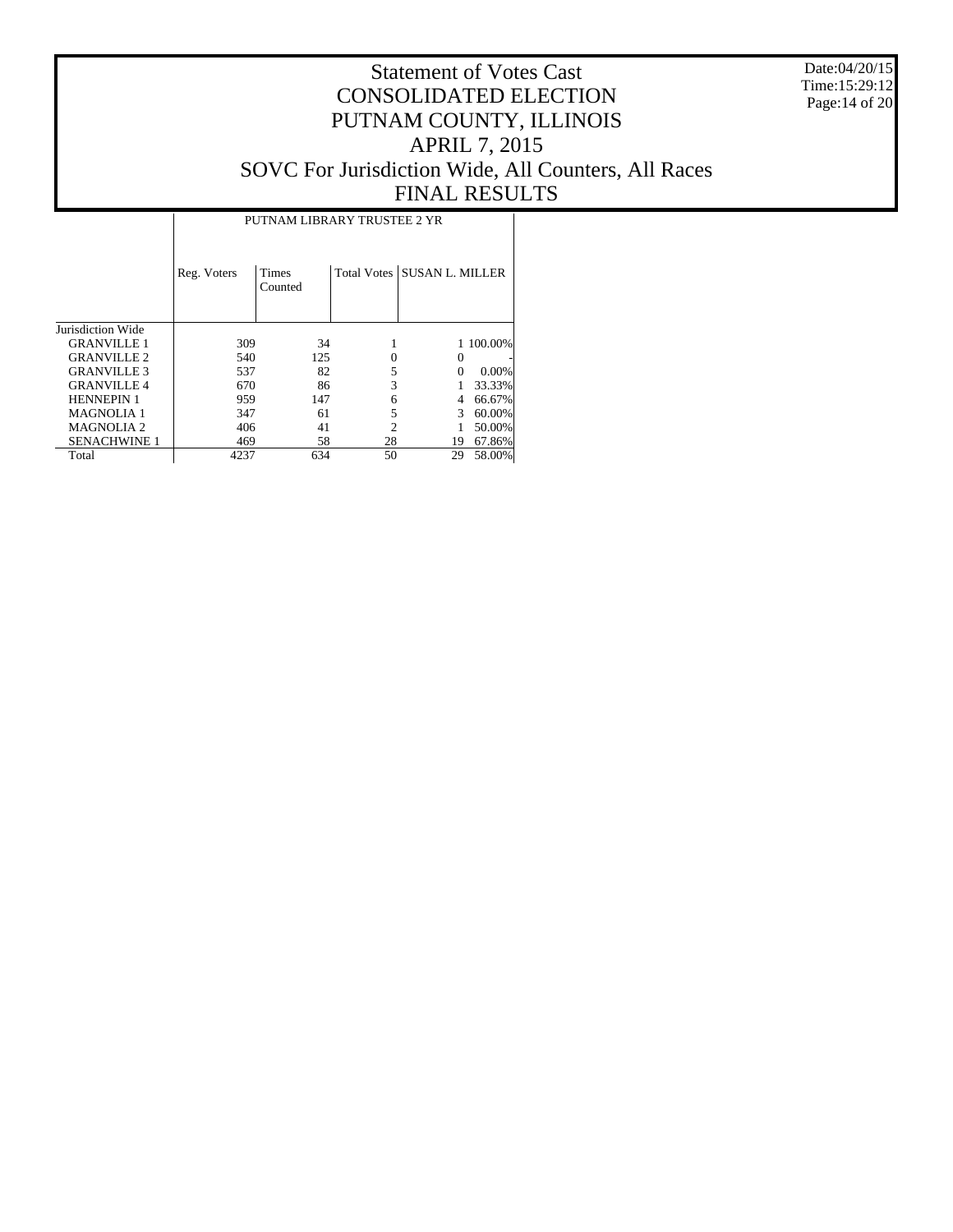Date:04/20/15 Time:15:29:12 Page:15 of 20

|                     |             | HENRY-SENACHWINE 5 BOARD |                    |                                  |        |                                  |        |                      |                          |                          |        |
|---------------------|-------------|--------------------------|--------------------|----------------------------------|--------|----------------------------------|--------|----------------------|--------------------------|--------------------------|--------|
|                     | Reg. Voters | Times<br>Counted         | <b>Total Votes</b> | <b>STEPHEN B.</b><br><b>ROWE</b> |        | <b>MICHELLE</b><br><b>GIBSON</b> |        | <b>LORI DEWEERTH</b> |                          | <b>SIBYL SCHROCK</b>     |        |
| Jurisdiction Wide   |             |                          |                    |                                  |        |                                  |        |                      |                          |                          |        |
| <b>GRANVILLE 1</b>  |             |                          |                    |                                  |        |                                  |        |                      |                          |                          |        |
| <b>GRANVILLE 2</b>  |             |                          |                    |                                  |        |                                  |        |                      |                          |                          |        |
| <b>GRANVILLE 3</b>  |             | -                        |                    |                                  |        |                                  |        |                      | ۰                        |                          |        |
| <b>GRANVILLE 4</b>  |             | $\overline{\phantom{a}}$ |                    | ۰                                |        |                                  | -      |                      | $\overline{\phantom{a}}$ | $\overline{\phantom{a}}$ |        |
| <b>HENNEPIN 1</b>   |             |                          |                    | ۰                                | ۰      | ۰                                | ٠      |                      | $\overline{\phantom{a}}$ |                          |        |
| <b>MAGNOLIA1</b>    | 3           | $\Omega$                 | $\Omega$           | $\Omega$                         | ۰      | $\Omega$                         | ٠      | $\Omega$             | $\overline{\phantom{a}}$ | $\mathbf{0}$             |        |
| <b>MAGNOLIA2</b>    |             |                          |                    |                                  |        |                                  | -      |                      | $\overline{\phantom{a}}$ | $\overline{\phantom{a}}$ |        |
| <b>SENACHWINE 1</b> | 467         | 57                       | 144                | 35                               | 24.31% | 38                               | 26.39% | 33                   | 22.92%                   | 38                       | 26.39% |
| Total               | 470         | 57                       | 144                | 35                               | 24.31% | 38                               | 26.39% | 33                   | 22.92%                   | 38                       | 26.39% |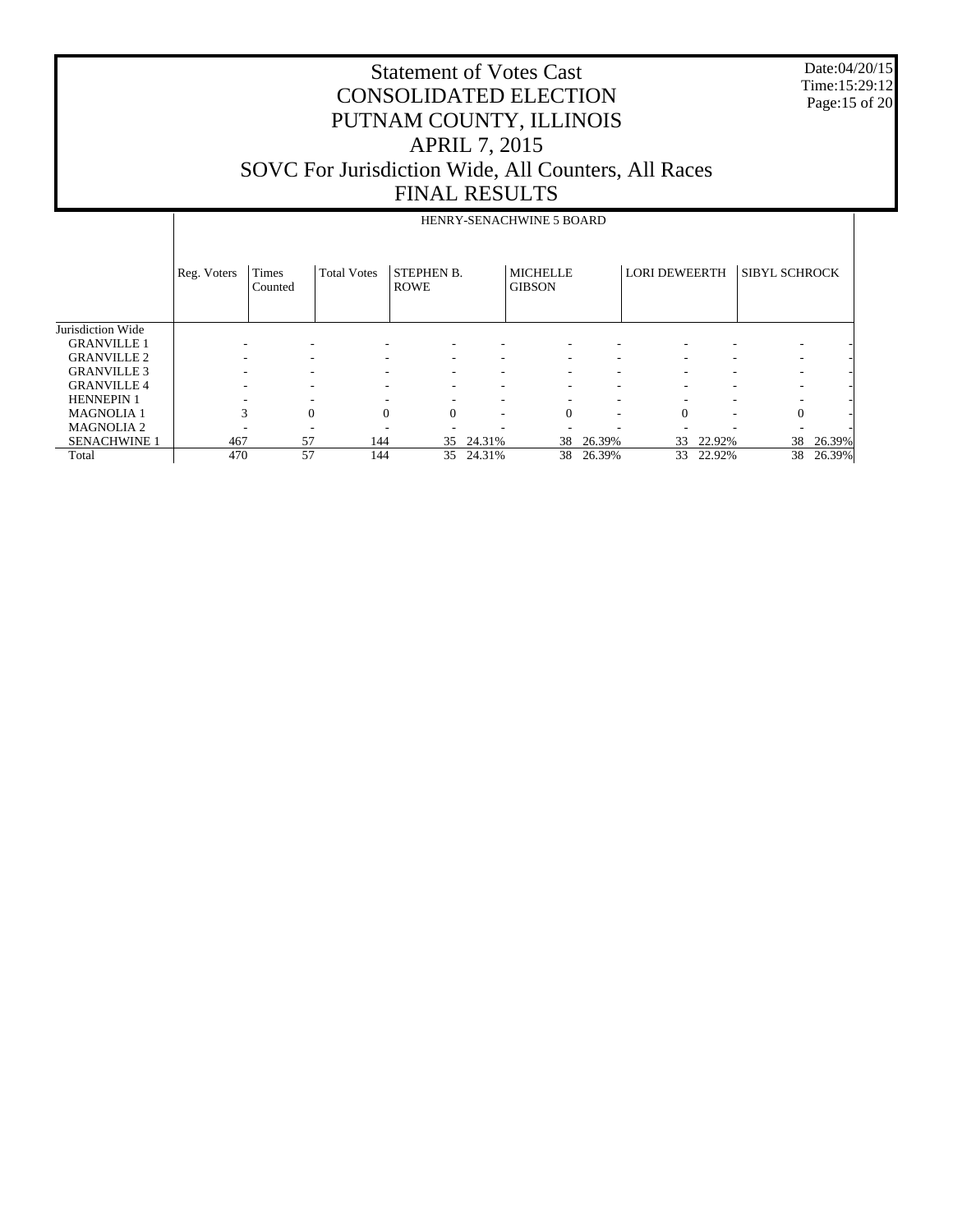Date:04/20/15 Time:15:29:12 Page:16 of 20

# Statement of Votes Cast CONSOLIDATED ELECTION PUTNAM COUNTY, ILLINOIS APRIL 7, 2015 SOVC For Jurisdiction Wide, All Counters, All Races FINAL RESULTS

### PUTNAM CUSD 535 BOARD

|                     | Reg. Voters | <b>Times</b><br>Counted | <b>Total Votes</b> | <b>LAURIE L. GLENN</b> |        | <b>JAMES ALAN</b><br><b>GIBSON</b> |        | <b>ADRIANE SHORE</b> |        |
|---------------------|-------------|-------------------------|--------------------|------------------------|--------|------------------------------------|--------|----------------------|--------|
| Jurisdiction Wide   |             |                         |                    |                        |        |                                    |        |                      |        |
| <b>GRANVILLE 1</b>  | 309         | 34                      | 81                 | 26                     | 32.10% | 26                                 | 32.10% | 29                   | 35.80% |
| <b>GRANVILLE 2</b>  | 540         | 125                     | 243                | 81                     | 33.33% | 67                                 | 27.57% | 95                   | 39.09% |
| <b>GRANVILLE 3</b>  | 537         | 82                      | 171                | 57                     | 33.33% | 51                                 | 29.82% | 63                   | 36.84% |
| <b>GRANVILLE4</b>   | 670         | 86                      | 183                | 58                     | 31.69% | 52                                 | 28.42% | 73                   | 39.89% |
| <b>HENNEPIN 1</b>   | 959         | 147                     | 300                | 96                     | 32.00% | 96                                 | 32.00% | 108                  | 36.00% |
| <b>MAGNOLIA1</b>    | 344         | 61                      | 126                | 52                     | 41.27% | 36                                 | 28.57% | 38                   | 30.16% |
| <b>MAGNOLIA 2</b>   | 406         | 41                      | 95                 | 37                     | 38.95% | 27                                 | 28.42% | 31                   | 32.63% |
| <b>SENACHWINE 1</b> | -           | ۰                       | ٠                  |                        |        |                                    |        |                      |        |
| Total               | 3765        | 576                     | 1199               | 407                    | 33.94% | 355                                | 29.61% | 437                  | 36.45% |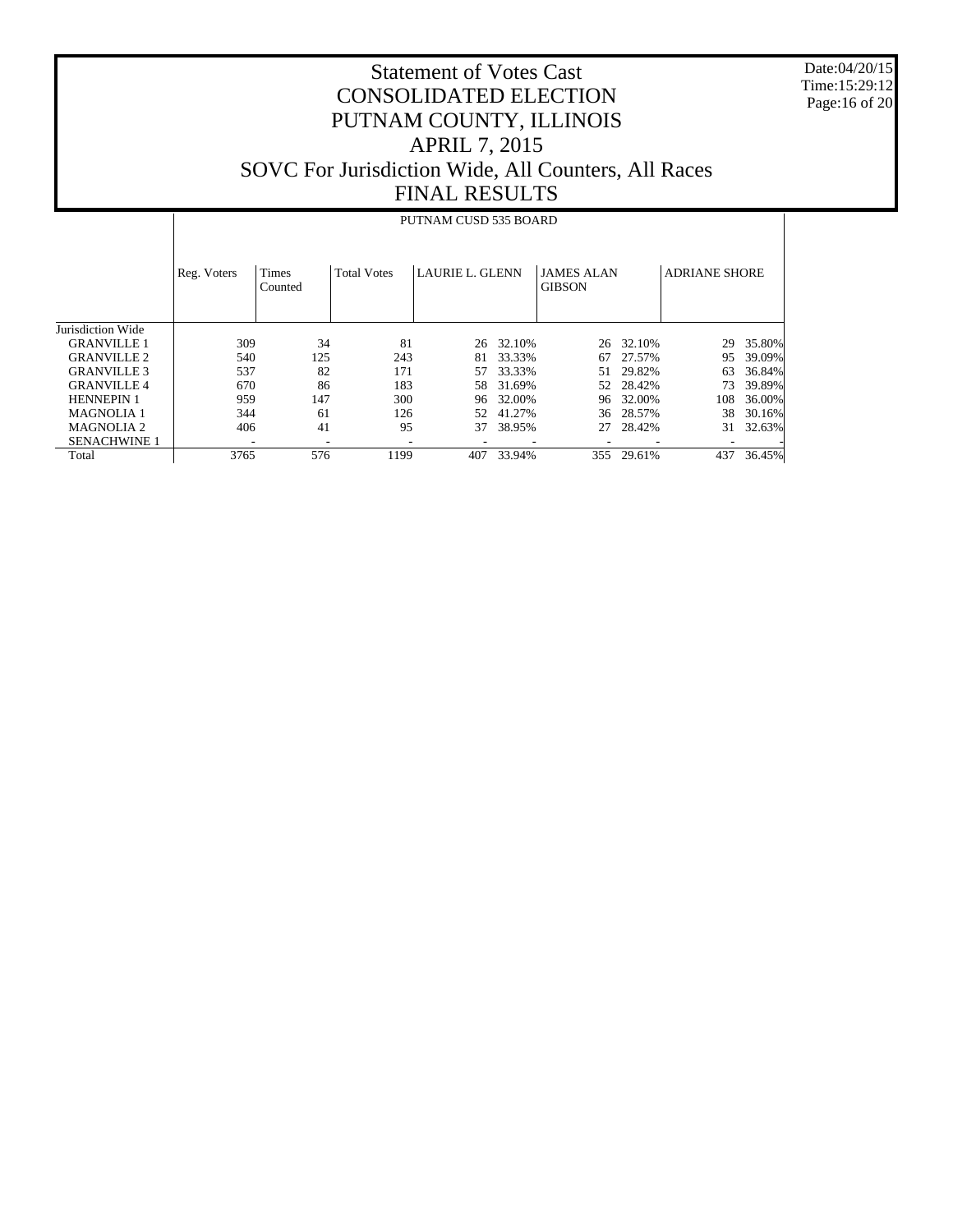Date:04/20/15 Time:15:29:12 Page:17 of 20

# Statement of Votes Cast CONSOLIDATED ELECTION PUTNAM COUNTY, ILLINOIS APRIL 7, 2015 SOVC For Jurisdiction Wide, All Counters, All Races FINAL RESULTS

### PRINCETON 115 BOARD

|                     | Reg.<br><b>V</b> oters | <b>Times</b><br>Counted | Total<br><b>V</b> otes | <b>STEPHEN N.</b><br><b>BOUSLOG</b> |        | J. P. ALEY |        | <b>MARK FRANK</b> |        |
|---------------------|------------------------|-------------------------|------------------------|-------------------------------------|--------|------------|--------|-------------------|--------|
| Jurisdiction Wide   |                        |                         |                        |                                     |        |            |        |                   |        |
| <b>GRANVILLE 1</b>  |                        |                         |                        |                                     |        |            |        |                   |        |
| <b>GRANVILLE 2</b>  |                        |                         |                        |                                     |        |            |        |                   |        |
| <b>GRANVILLE 3</b>  |                        |                         |                        |                                     |        |            |        |                   |        |
| <b>GRANVILLE 4</b>  |                        |                         |                        |                                     |        |            |        |                   |        |
| <b>HENNEPIN 1</b>   |                        |                         |                        |                                     |        |            |        |                   |        |
| <b>MAGNOLIA1</b>    |                        |                         |                        |                                     |        |            |        |                   |        |
| <b>MAGNOLIA 2</b>   |                        |                         |                        |                                     |        |            |        |                   |        |
| <b>SENACHWINE 1</b> |                        |                         | 3                      |                                     | 33.33% |            | 33.33% |                   | 33.33% |
| Total               | $\mathfrak{D}$         |                         | 3                      |                                     | 33.33% |            | 33.33% |                   | 33.33% |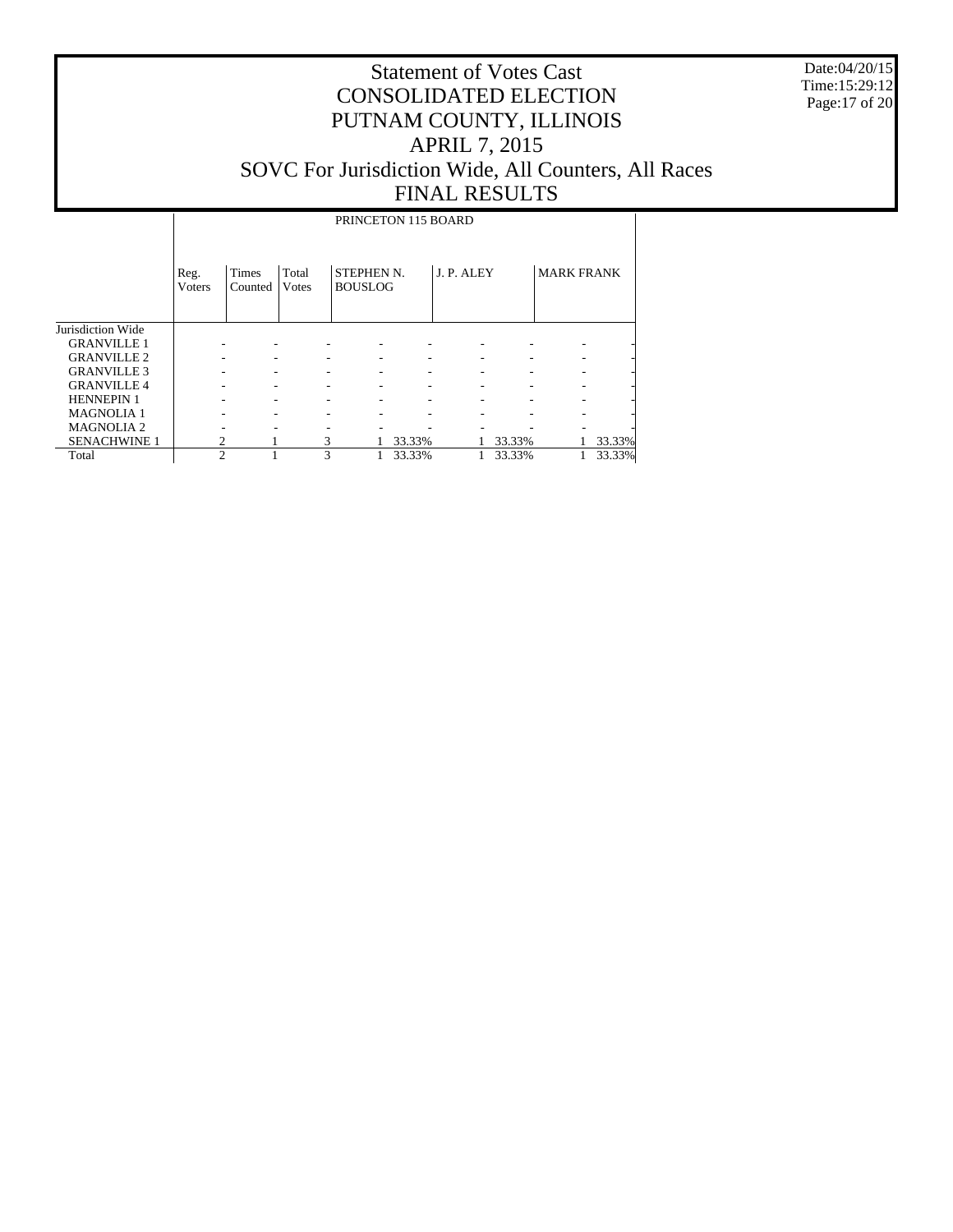Date:04/20/15 Time:15:29:12 Page:18 of 20

|                     | PRINCETON 500 BD 4 YR |                         |                |                                |        |                                   |       |                    |        |                           |          |                  |       |  |
|---------------------|-----------------------|-------------------------|----------------|--------------------------------|--------|-----------------------------------|-------|--------------------|--------|---------------------------|----------|------------------|-------|--|
|                     | Reg.<br>Voters        | <b>Times</b><br>Counted | Total<br>Votes | <b>STEPHANIE</b><br>VAN ORDSTR |        | <b>ELDON</b><br><b>ENTWHISTLE</b> |       | <b>GARY COATES</b> |        | <b>ALVIN TAYLOR TERRY</b> |          | <b>SMALLWOOD</b> |       |  |
| Jurisdiction Wide   |                       |                         |                |                                |        |                                   |       |                    |        |                           |          |                  |       |  |
| <b>GRANVILLE 1</b>  |                       |                         |                |                                |        |                                   |       |                    |        |                           |          |                  |       |  |
| <b>GRANVILLE 2</b>  |                       |                         |                |                                | ۰      | ۰                                 |       |                    |        |                           |          | ۰                |       |  |
| <b>GRANVILLE 3</b>  |                       |                         |                |                                | ۰      | ۰                                 | ۰     |                    |        |                           | ۰        | ۰                |       |  |
| <b>GRANVILLE 4</b>  |                       |                         |                |                                | ۰      | ۰                                 | ٠     | ٠                  |        |                           | ٠        | ٠                |       |  |
| <b>HENNEPIN 1</b>   |                       |                         |                |                                | ۰      | ۰                                 | ۰     | ۰                  |        |                           | ۰        | ۰                |       |  |
| <b>MAGNOLIA1</b>    |                       |                         |                |                                | ۰      | ۰                                 |       |                    |        |                           | ۰        | ۰                |       |  |
| <b>MAGNOLIA2</b>    |                       |                         |                |                                | ۰      | ٠                                 |       |                    |        |                           |          | ۰                |       |  |
| <b>SENACHWINE 1</b> |                       |                         |                |                                | 50.00% | $\mathbf{0}$                      | 0.00% |                    | 50.00% | $\Omega$                  | $0.00\%$ | $\Omega$         | 0.00% |  |
| Total               | $\overline{c}$        |                         | $\overline{c}$ |                                | 50.00% | $\mathbf{0}$                      | 0.00% |                    | 50.00% | $\mathbf{0}$              | 0.00%    | $\theta$         | 0.00% |  |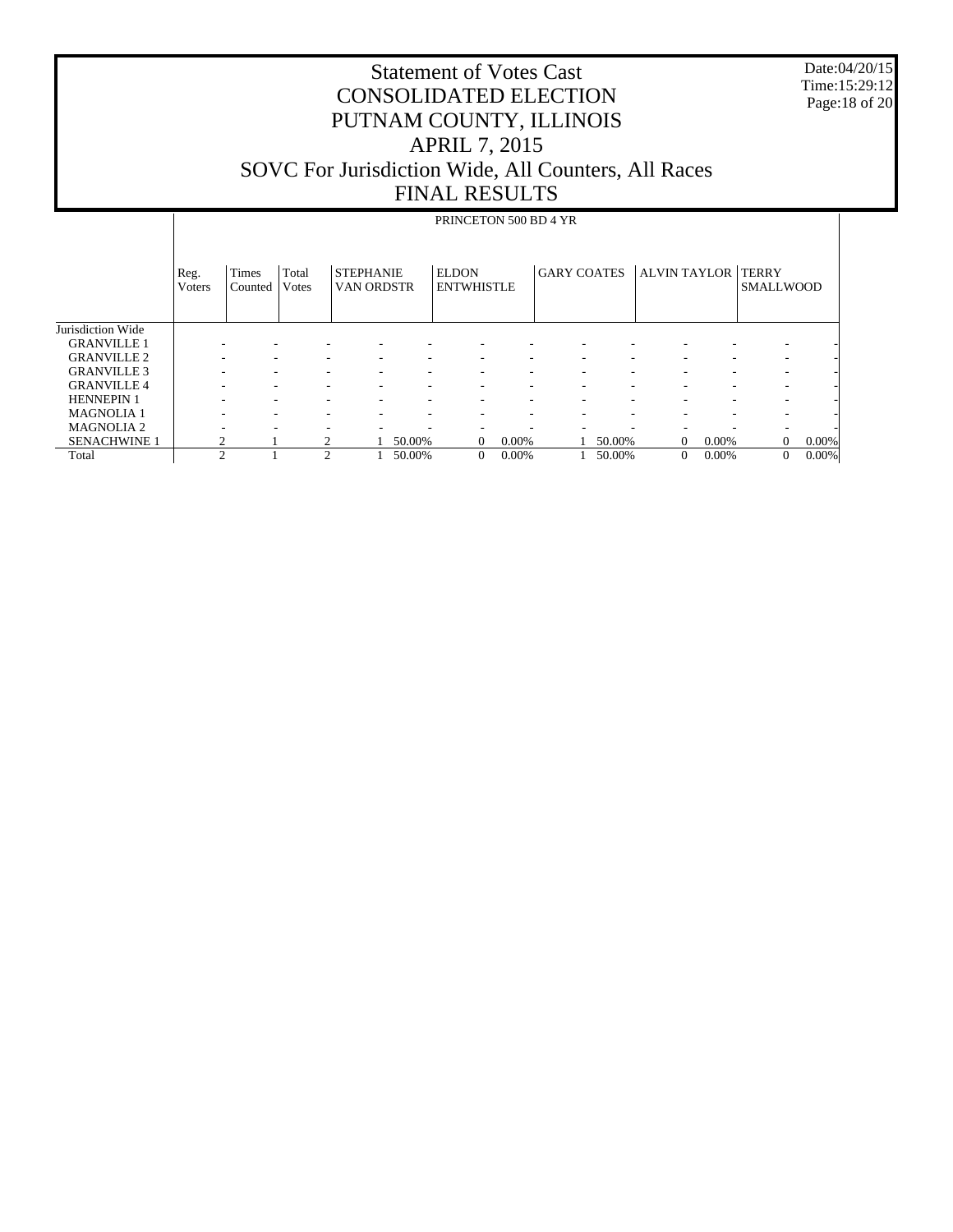Date:04/20/15 Time:15:29:12 Page:19 of 20

# Statement of Votes Cast CONSOLIDATED ELECTION PUTNAM COUNTY, ILLINOIS APRIL 7, 2015 SOVC For Jurisdiction Wide, All Counters, All Races FINAL RESULTS

### ILL VALLEY COL 513 TRUSTEE

|                     | Reg. Voters | <b>Times</b><br>Counted | <b>Total Votes</b> | <b>MELISSA OLIVERO</b> |        | <b>ISAIAH ROBERTS</b> |        | <b>EVERETT J. SOLON</b> |        |
|---------------------|-------------|-------------------------|--------------------|------------------------|--------|-----------------------|--------|-------------------------|--------|
| Jurisdiction Wide   |             |                         |                    |                        |        |                       |        |                         |        |
| <b>GRANVILLE 1</b>  | 309         | 34                      | 45                 | 20                     | 44.44% | 15.                   | 33.33% | 10                      | 22.22% |
| <b>GRANVILLE 2</b>  | 540         | 125                     | 148                | 69                     | 46.62% | 41                    | 27.70% | 38                      | 25.68% |
| <b>GRANVILLE 3</b>  | 537         | 82                      | 94                 | 38                     | 40.43% | 33                    | 35.11% | 23                      | 24.47% |
| <b>GRANVILLE4</b>   | 670         | 86                      | 103                | 50                     | 48.54% | 25                    | 24.27% | 28                      | 27.18% |
| <b>HENNEPIN 1</b>   | 959         | 147                     | 146                | 79                     | 54.11% | 44                    | 30.14% | 23                      | 15.75% |
| <b>MAGNOLIA 1</b>   | 347         | 61                      | 77                 | 30                     | 38.96% | 26                    | 33.77% | 21                      | 27.27% |
| <b>MAGNOLIA 2</b>   | 406         | 41                      | 54                 | 24                     | 44.44% |                       | 31.48% | 13                      | 24.07% |
| <b>SENACHWINE 1</b> | 469         | 58                      | 87                 | 38                     | 43.68% | 26                    | 29.89% | 23                      | 26.44% |
| Total               | 4237        | 634                     | 754                | 348                    | 46.15% | 227                   | 30.11% | 179                     | 23.74% |